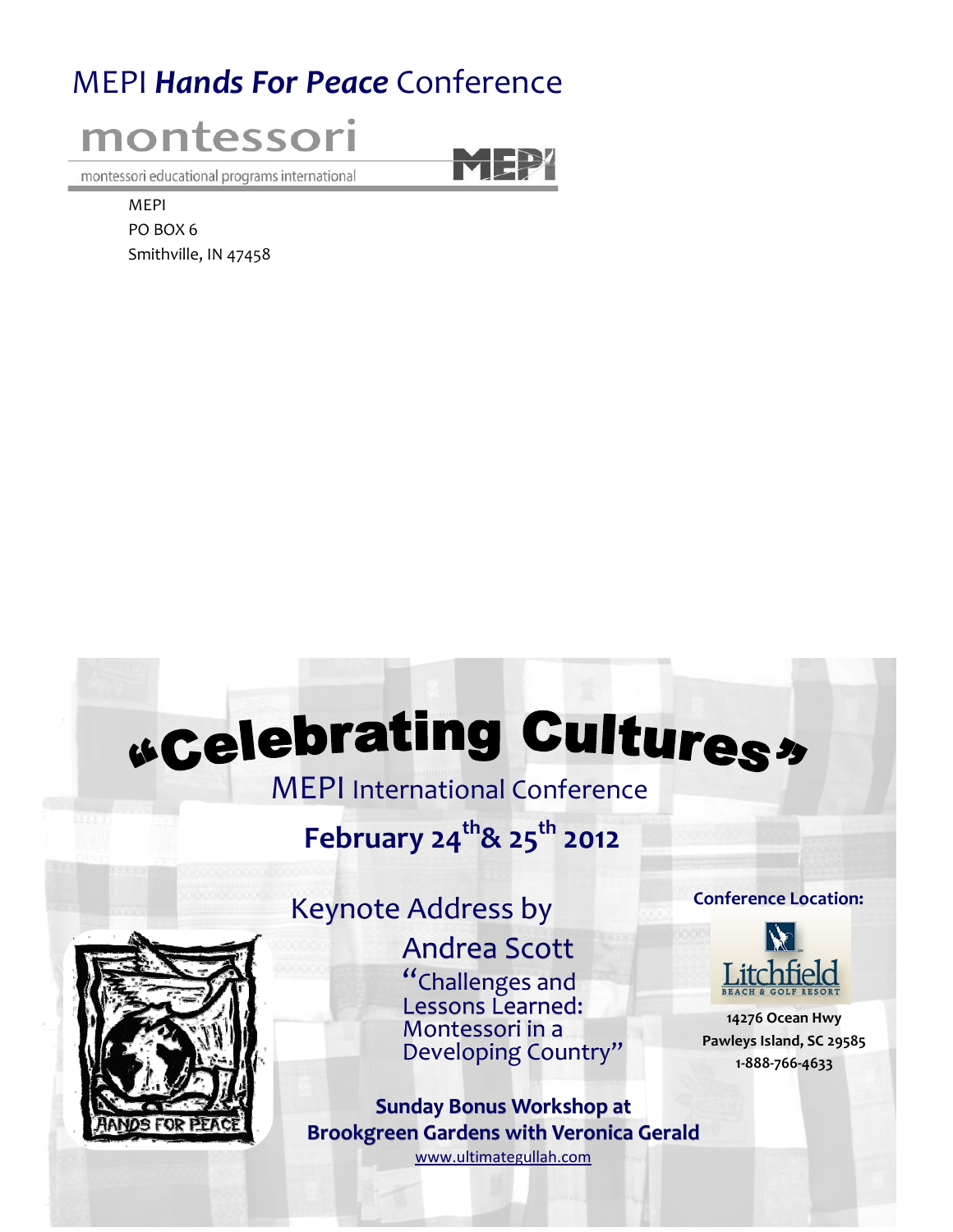# Schedule: Friday, February 24, 2012

| $7:15 - 8:00$ am                  | Check in and on-site <b>Registration</b>                                                                                                                                                                                                                                                                                                                                                                                                                                                                                                                                                                                                                                                                     |                                      |                                                   |
|-----------------------------------|--------------------------------------------------------------------------------------------------------------------------------------------------------------------------------------------------------------------------------------------------------------------------------------------------------------------------------------------------------------------------------------------------------------------------------------------------------------------------------------------------------------------------------------------------------------------------------------------------------------------------------------------------------------------------------------------------------------|--------------------------------------|---------------------------------------------------|
| $8:00 - 8:30$                     | <b>Opening Ceremony</b>                                                                                                                                                                                                                                                                                                                                                                                                                                                                                                                                                                                                                                                                                      | Presenter                            | Level                                             |
| $8:45 - 10:15$                    | <b>Session A</b><br>A-1. Who's Afraid of the Golden Beads: Part 1 T Noble & L Hendricks<br>A-2. Parent Talk: The Language of Response-Able Parenting  Sarah Wilson<br>A-5. A Diverse Science and Culture Curriculum: Part 1. <b>J Engle &amp; A Bolander</b>                                                                                                                                                                                                                                                                                                                                                                                                                                                 |                                      | EC, EL<br>All<br>IT<br>EC, EL, AD<br>EC/EL<br>All |
| $10:15 - 10:45$                   | Visit Exhibitor Hall and the Silent Auction during the break.                                                                                                                                                                                                                                                                                                                                                                                                                                                                                                                                                                                                                                                |                                      |                                                   |
| $10:45 - 12:15$                   | <b>Session B</b><br>B-3. Early Learning of Foreign Language the Montessori Way Sandra Pokos<br>B-5. A Diverse Science and Culture Curriculum: Part 2 J Engle & A Bolander                                                                                                                                                                                                                                                                                                                                                                                                                                                                                                                                    |                                      | EC, EL<br>All<br>IT/EC<br>AD<br>EC/EL<br>EC       |
| $12:15 - 12:45$<br>$12:45 - 1:30$ | Lunch-Please join us for a light lunch in the Tara Ballroom.<br>Annual General Meeting with presentation of new MEPI graduates.                                                                                                                                                                                                                                                                                                                                                                                                                                                                                                                                                                              |                                      |                                                   |
| $1:30 - 2:30$                     | Keynote-Andrea Scott<br>Challenges and Lessons Learned: Montessori in a Developing Country<br>Andrea will take us on a journey to the bush of Northern Kenya to the home of the Samburu, a nomadic<br>group of pastoralists with a long and proud history. She will share their rich culture, unchanged for over<br>600 years, and will enlighten us with her experience of sharing Montessori in an area so remote, education<br>is not available to every child.                                                                                                                                                                                                                                           |                                      |                                                   |
| $2:45 - 3:45$                     | Session C<br>C-1. Planning and Record Keeping. Are You Kidding?  T Noble & L Hendricks<br>C-4. Philosophy and Intentions for Field Supervision  Mary Helen Cline w/ IGS Staff C/T                                                                                                                                                                                                                                                                                                                                                                                                                                                                                                                            |                                      | EC<br>EC/EL<br>EL.<br><b>EC</b><br>All            |
| $3:45 - 4:15$                     | Visit Exhibitor Hall and the Silent Auction during the break.                                                                                                                                                                                                                                                                                                                                                                                                                                                                                                                                                                                                                                                |                                      |                                                   |
| $4:15 - 5:45$                     | <b>Session D</b><br>D-1. Dem Bones, Dem Bones, Dem Dry BonesT Noble & L Hendricks<br>D-3. Simple Lessons Learned Through Cultural Experiences Andrea Scott<br>D-4. Infant/Toddler Round Table: Environments  S Forseth & C Leslie<br>D-5. Timeline of the Form of Letters of our Alphabet Daniel Jutras<br>D-6. Orff Music in the Montessori Classroom Oscar Avila                                                                                                                                                                                                                                                                                                                                           |                                      | EС<br>All<br>All<br>1/T<br>All<br>All             |
| $6:00 - 7:30$                     | <b>Munch and Mingle</b> with Native American flute player and story teller, Larry Groves and with door prizes!                                                                                                                                                                                                                                                                                                                                                                                                                                                                                                                                                                                               | However, you must be present to win! |                                                   |
|                                   | Need a Maria Moment? Head to the Reflection Room!<br>Hosted by Susan Putnam, Tina Childress, and Beth Langley, the environment is prepared for reflection and meditation, a place to<br>come when you would like a little sanctuary to absorb the ideas that have been shared with you during the conference and to<br>think about new lessons learned. As a professional it is important to take time to observe and reflect, and we invite you to utilize this<br>peaceful spot to look within yourself, find connections to others and ideas, and recognize the Montessori Spirit that inhabits the<br>Hands for Peace Conference.<br>Admin = Administrators   IT = Infant/Toddler   EC = Early Childhood |                                      |                                                   |
|                                   |                                                                                                                                                                                                                                                                                                                                                                                                                                                                                                                                                                                                                                                                                                              |                                      |                                                   |

EL = Elementary | AD = Adolescent | C/T = Certified/Trainers

MEPI Office Phone: 812-824-6366 Email: MontessoriEPI@gmail.com Fax: 888-708-2470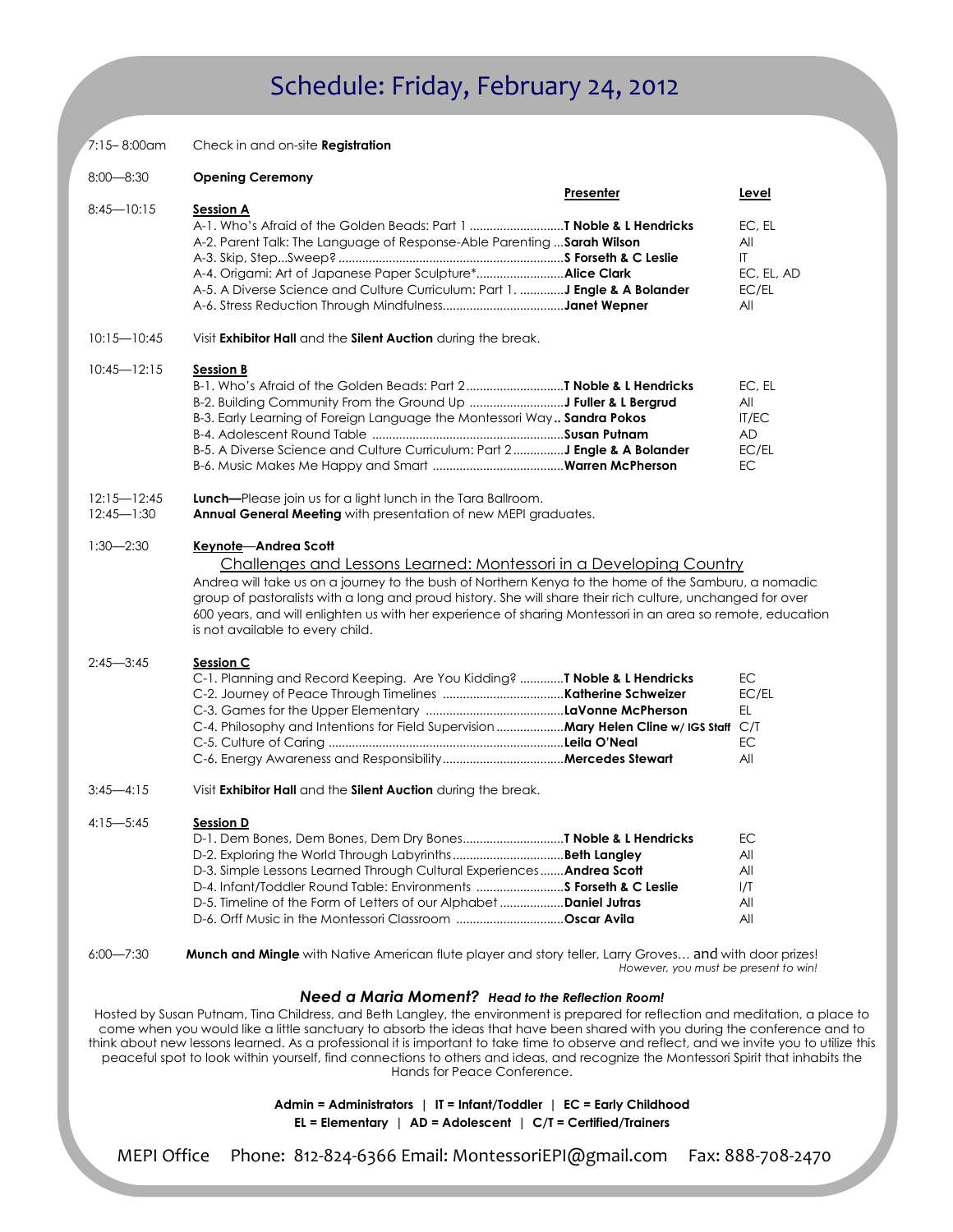## Schedule: Saturday, February 25, 2012

| 7:00-8:15am       | Breakfast at Webster's, check in and on-site registration                                                                                                                                                                                                                                                                                                                                           |           |                                                                 |  |  |
|-------------------|-----------------------------------------------------------------------------------------------------------------------------------------------------------------------------------------------------------------------------------------------------------------------------------------------------------------------------------------------------------------------------------------------------|-----------|-----------------------------------------------------------------|--|--|
|                   |                                                                                                                                                                                                                                                                                                                                                                                                     | Presenter | Level                                                           |  |  |
| $8:45 - 10:15$    | <b>Session E</b><br>E-1. Be Peace: Full Implementation of the Pyramid Model Shanon Flowers<br>E-2. Simple Lessons Learned Through Cultural Experiences  Andrea Scott<br>E-4. Exploring Books with the Brown Paper Bag Project <b>Brenda Coleman</b>                                                                                                                                                 |           | All<br>All<br>EC. EL<br>EL.<br>All<br>All                       |  |  |
| $10:15 - 10:45$   | Visit Exhibitor Hall and the Silent Auction during the break.                                                                                                                                                                                                                                                                                                                                       |           |                                                                 |  |  |
| $10:45 - 12:15$   | <b>Session F</b><br>F-1. Be Peace: Full Implementation of the Pyramid Model Shanon Flowers<br>F-2. Create Peace and Honor Culture: Peacemaking Circles*. Claire J. Salkwski<br>F-3 Early Childhood Round Table: Classroom Management Jen Fuller<br>F-4. Montessori and the Regulatory Environment <b>John Moncure</b><br>F-5. Culture and Creativity in the Montessori Classroom  M Mosby & H Mosby |           | All<br>All<br>EC.<br>Admin<br>EL/AD<br>All                      |  |  |
| $12:15 - 1:45$ pm | <b>Lunch</b> - A list of lunch establishments may be viewed at the registration area.                                                                                                                                                                                                                                                                                                               |           |                                                                 |  |  |
| $1:45 - 2:45$     | <b>Session G</b><br>G-2. Establishing Responsible Habits Early: The Financial Proj Sharon Vincent<br>G-3. Original Lessons for Your IT Classroom on a Budget C Muehlbauer & M Hines                                                                                                                                                                                                                 |           | EC, EL<br><b>AD</b><br>$\mathsf{I}$<br>EL.<br>IT. EC. EL<br>All |  |  |
| $2:45 - 3:15$     | Visit Exhibitor Hall during the break and the Silent Auction Bidding ends.                                                                                                                                                                                                                                                                                                                          |           |                                                                 |  |  |
| $3:15 - 4:45$     | <b>Session H</b><br>H-3. A Mindful Approach to Leading with Passion Tequila E. Howard<br>H-4. FS Protocol, Communications, Evaluation and Ethics  Mary Helen Cline w/ IGS Staff C/T                                                                                                                                                                                                                 |           | EC, EL<br>EL, AD<br>All<br>EL, AD<br>All                        |  |  |
| $5:00 - 6:00$     | <b>Closing Ceremony</b>                                                                                                                                                                                                                                                                                                                                                                             |           |                                                                 |  |  |
|                   | Need a Maria Moment? Head to the Reflection Room!                                                                                                                                                                                                                                                                                                                                                   |           |                                                                 |  |  |

Hosted by Susan Putnam, Tina Childress, and Beth Langley, the environment is prepared for reflection and meditation, a place to come when you would like a little sanctuary to absorb the ideas that have been shared with you during the conference and to think about new lessons learned. As a professional it is important to take time to observe and reflect, and we invite you to utilize this peaceful spot to look within yourself, find connections to others and ideas, and recognize the Montessori Spirit that inhabits the Hands for Peace Conference.

### Sunday Bonus at Brookgreen Gardens!

| 9:30            | Gates open                                                                                                                 |                              |
|-----------------|----------------------------------------------------------------------------------------------------------------------------|------------------------------|
| $10:00 - 11:00$ | BG-1. Ultimate Gullah: More Than Storytelling  Veronica Gerald                                                             | All                          |
|                 | Lunch on your own, Brookgreen has several lunch venues available, take this time to enjoy the Gardens and have some lunch! |                              |
| $11:15 - 12:45$ |                                                                                                                            |                              |
|                 |                                                                                                                            | <b>Supervising Directors</b> |

Admin = Administrators | IT = Infant/Toddler | EC = Early Childhood EL = Elementary | AD = Adolescent |  $C/T$  = Certified/Trainers

#### Cancellation Policy

 A written request for all refunds must be sent to the MEPI business office no later than March 5, 2010. Requests received after this date will not be honored. Membership fees are non-refundable. a. Refund of registration fee less \$35 processing fee if received by Feb. 1, 2012.

b. After Feb. 1, 2012 an additional \$45 for food and beverages will also be deducted from the refund."

MEPI Office Phone: 812-824-6366 Email: MontessoriEPI@gmail.com Fax: 888-708-2470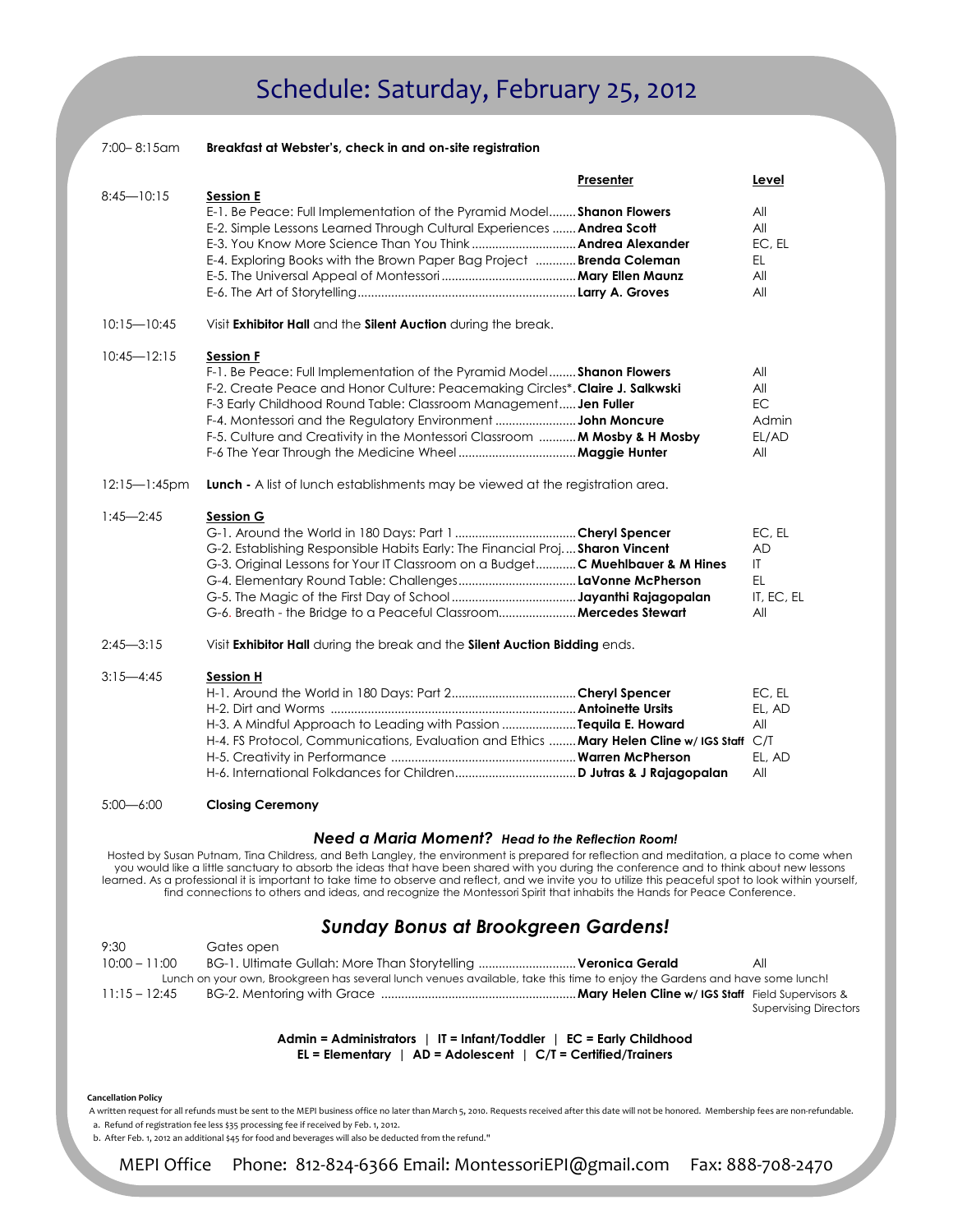## Workshops & Presenters—Friday, February 24

#### Session A

- A-1. Who's Afraid of the Golden Beads: Part 1—Golden bead work is the foundation for computation in the Montessori classroom. Unfortunately, in many classrooms, students do not get enough. Some teachers do not feel confident about how to present the lessons. This workshop will review the lessons in a systematic and practical fashion and discover the pleasure of working with the material.
- Teresa Noble —Teresa is a 28 year veteran of SC public schools. She holds a BA in Early Childhood Education, an MA in Special Education, and is Certified as an Early Childhood Classroom Guide by MEPI. She is an Early Childhood Program Director for the Institute for Guided Studies.
- Luanne Hendricks—Luanne is a Primary Montessori Directress at Gray Court Owings Elementary in Laurens District 55 schools and a member of the IGS teacher training staff.
- A-2. Parent Talk: The Language of Response-Able Parenting— This session will give parents and teachers the language to use when praising or criticizing children that will nurture, uplift, inspire, and create a strong internal sense of selfesteem.
- Sarah Wilson—Sarah Wilson is the Upper Elementary teacher and Director at Montessori School of Pawleys Island. She's been a part of the Montessori community since 1993.
- A-3. Skip, Step...Sweep?—A toddler's every action involves movement. They learn through manipulating their physical strength to create the process of activity. Often, through hurried experiences, the toddler misses opportunities to define his own confidence and independence. Learn ways to communicate with parents how they can easily incorporate the idea of 'process' in their toddler's daily experiences.
- Sarah Forseth & Carolyn Leslie—Sarah Forseth and Carolyn Leslie **B-3. Early Learning of Foreign Language the Montessori Way-the** are experienced Infant Toddler directors. Sarah is an IGS Infant Toddler program director and Carloyn often assists with field supervisions.
- A-4. Origami: Art of Japanese Paper Sculpture\*—An introduction for the beginner to the fundamental folds of origami, the art of Japanese paper sculpture. Learn to use the basic tools and language of origami, to decipher symbols and instructions, to make basic folds and several bases from which more complex figures are created, and to create a few more complex figures.
- \* This workshop will be limited to the first 18 participants. If you are selected you will receive a "ticket" to enter.
- Alice Clark-Alice Clark has served as Upper Elementary lead teacher at The Montessori School of Camden since 1988 when she moved from the Primary level, which she entered in 1983. Her interests include learning Spanish, exploring how discoveries in neuroscience can enhance our learning environments, and achieving a truly four-season food garden.
- A-5. A Diverse Science and Culture Curriculum: Part 1—We have taken the common core curriculum and merged it with all of our Montessori Cultural/Science/Peace lessons. There are lessons planned for each day of the week, themed under ten categories.
- Jessica Engle & Annie Bolander—Jessica Engle, director of Dancing Moose Montessori, EC teacher and Montessori teacher educator also instructs Love and Logic for Parents and classrooms. Annie Bolander is in her 5th year at Dancing Moose and is an EC intern.
- A-6. Stress Reduction Through Mindfulness—Engage with the mindfulness practices of Yoga and Meditation which have been clinically proven in stress relief. Breathwork, walking meditation, and simple chair yoga poses will be offered. Come and enjoy the benefits.
- the importance of this work. Participants will learn to present <u>Janet Wepner</u>—Janet has an associate's degree in Sociology, a Bachelor's degree in Brennan Healing Science, and certification as a Montessori teacher. She is also trained as an instructor in hatha yoga and specializes in beginner and chair yoga classes.

#### Session B

B-1. Who's Afraid of the Golden Beads: Part 2—Refer to A-1. Teresa Noble & Luanne Hendricks—Refer to A-1.

- B-2. Building Community From the Ground Up—Learn techniques to build community in your classroom (all ages) and in your school. First we will focus on classroom management through community building at each level, and second, we will discuss techniques to bring students, parents, staff and extended families together to build a cohesive school community.
- Jen Fuller-Jen is the Director of Primary Education at Clay-Platte Montessori School. She has a BS in Business Administration; she is a certified Montessori 3-6 Guide and she is currently pursuing her Montessori Elementary Certification.
- Lisa Bergrud—Lisa has been the Director of Community Relations at Clay-Platte Montessori School since 2009. Lisa dedicates her time and efforts to building a strong base of parent and family involvement to strengthen customer satisfaction at the school. Lisa holds a Public Relations degree from the University of Kansas and a Master's Degree in Public Affairs.
- New Paradigm—Research shows speaking a second language can improve children's overall school performance and problem-solving skills and increase their awareness of the vocabulary and structure of their first language. Exposure to a second or third language is best at the earliest age possible.
- Sandra Pokos—Sandra is the Little Heart Montessori School of Zagreb, (Croatia, Europe) Early Childhood director, Teacher trainer and Trainer of the trainers for International Educational Management Studies. She founded the Montessori school 15 years ago and has been training adults for 10 years. She is on the board of MEPI and a member of MEPI Teacher Education Committee.
- B-4. Adolescent Round Table—Round table discussions are a valuable opportunity for guides to share their challenges and concerns with colleagues who may have had similar situations and can offer support and ideas.
- Susan Putnam—Adolescent Montessori guide at Laurens Middle School with thirty years of teaching experience, the last eight of which have been in this public school Montessori setting. Member of MEPI Board of Directors.

B-5. A Diverse Science and Culture Curriculum: Part 2—Refer to  $A-5$ .

Jessica Engle & Annie Bolander—Refer to A-5.

B-6. Music Makes Me Happy and Smart-Construct a calendar of music for your curriculum and each month of the year. Warren McPherson—Warren is a lifelong Montessori educator, teacher trainer, school director and consultant.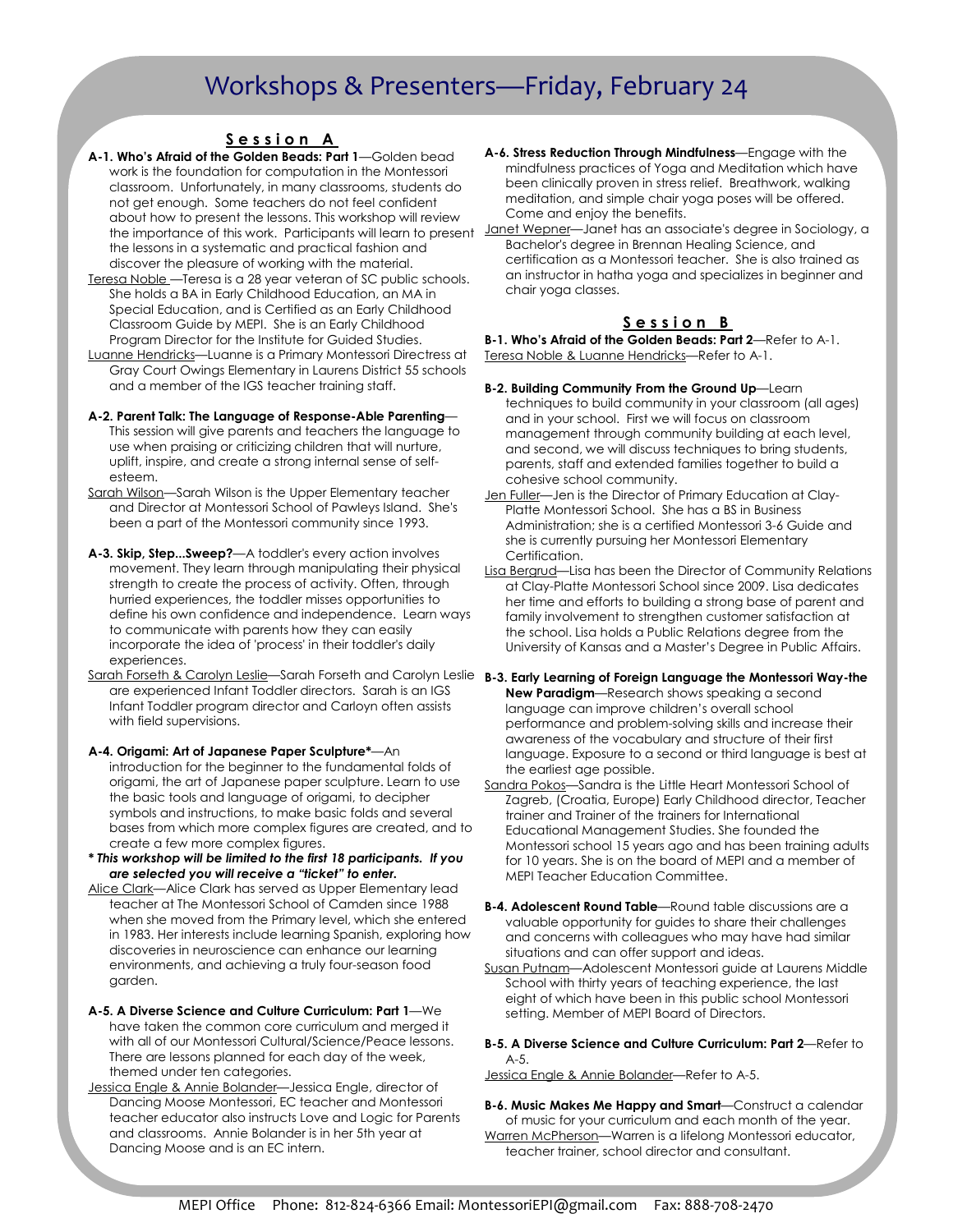### Workshops and Presenters—Friday, February 24

### Session C

C-1. Planning and Record Keeping. Are You Kidding?—The best individualized instruction must be guided by record keeping and planning. But how is that accomplished while allowing the teacher to have a life? Participants will learn how to painlessly plan and keep up-to-date records without infringing on precious personal time. They may even discover that there are many benefits and that teaching is easier and more effective.

Teresa Noble & Luanne Hendricks—Refer to A-1.

- C-2. Journey of Peace Through Timelines—An interactive discussion regarding an object, a person and a place and how each of these areas can be utilized through a timeline. With a focus on peace we will brainstorm extensions as well as other topics and how to involve a timeline cosmically.
- Katherine Schweizer—Katherine Schweizer has over 3o years teaching experience in all levels of Montessori. She has completed casa, lower and upper elementary training. She has taught for 7 years at the Canadian Montessori Teacher Education Institute.
- C-3. Games for the Upper Elementary—Need some fun games for the upper elementary students? LaVonne will share some of her favorites that support the curriculum and are perfect for use during transitions or on rainy days.
- LaVonne McPherson—LaVonne McPherson is the Co-Director of Athens Montessori School in Athens, GA. After spending two years in the Peace Corp, she continued as a director and teacher guide in Montessori for over 35 years.
- C-4. Philosophy and Intentions for Field Supervision—This workshop is for certified teachers thinking about becoming a field supervisor and those just beginning this important service of giving back to the Montessori community. Requirements to be a field supervisor, the philosophy and intentions, and an introduction to the "MEPI way" of field supervision. Excellent for classroom directors with interns. Facilitated by Mary Helen Cline and IGS Staff.
- C-5. Culture of Caring—How do we create a caring classroom? Let's identify the essentials and discuss practical ways of creating a culture of caring in the primary classroom.
- Leila O'Neal—Leila O'Neal is a MEPI certified 3-6 teacher with 35 years teaching experience. She is National Board Certified and a DSS Master Certified Trainer for SC Child Care. She is currently teaching the first public school Primary Montessori Class in Berkeley County.
- C-6. Energy Awareness and Responsibility—Lets check the gauge on our energy levels and take responsibility for our intentions, and teach the children how to do the same. Participants will learn tools of self evaluation, breathing and other tools to redirect excessive, low or negative energies. We'll explore how to allow children to embrace these same practices in their lives and in the classroom.
- Mercedes Stewart—Mercedes Stewart is the owner and Directress of Mercy's Garden, Richlands Montessori Preschool and holds a MEPI certification as well as Yoga Teacher certification from Kavalyadhama, Yoga Institute in Lonavla, India. She has taught Yoga for more than 10 years.

#### Session D

D-1. Dem Bones, Dem Bones, Dem Dry Bones—Children are fascinated by bones. A study of vertebrates is incomplete without them. This workshop will feature lessons and activities using bones. Though obviously a science oriented topic, connections to language, music & movement, art, & math will be presented.

Teresa Noble & Luanne Hendricks—Refer to A-1.

- D-2. Exploring the World Through Labyrinths—Participants will collaboratively create a timeline or map using provided research/source materials. We will look at historical and contemporary labyrinths from around the globe and search for common threads in the very diverse world of labyrinths.
- Beth Langley—Beth was introduced to labyrinths over ten years ago, and began studying them intently. Soon this calling from the labyrinth became an obsession, and much of her time is now spent on all things labyrinthine. Beth Langley has a BA from Columbia College, a MEPI credential at the Primary Level, is a Veriditas certified labyrinth facilitator, and has a love of art—all things creative.
- D-3. Simple Lessons Learned Through Cultural Experiences— Sometimes the most important lessons in life are learned through the simplest of means. Andrea will share some of the life lessons she has learned through her experiences with people around the world.
- Andrea Scott—Andrea Scott is the owner and director of Clay-Platte Montessori School and Montessori Teacher Preparation in Kansas City, Missouri. She has a BS in psychology and a MS in community counseling. She received her Montessori early childhood certification in 1981 and has six years experience in elementary Montessori. She was co-founder of the first Montessori school in the Vail Valley and has been training adults in Montessori education since 1995. A Montessori child herself, Andrea was a student in the first class at Clay-Platte Montessori School in 1966.
- D-4. Infant/Toddler Round Table: Environments —Each infanttoddler environment is in a sense its own individual culture. All together, each of us, as infant-toddler Montessorians, are preparing and creating our individualized cultures-and by following the child, are guiding them to experience their immediate world and enhance their desire to explore. Let's share ideas, challenges, and triumphs! Sarah Forseth & Carolyn Leslie-Refer to A-2.
- D-5. Timeline of the Form of Letters of our Alphabet—Are you curious why we are forming our 26 letters this way? Was it always the case? Come and discover the traveling and the
- transformation of each letter of our alphabet through the ages from the Egyptians, the Phoenicians, the Greeks, the Etrusques, the Romans and the monks in the Middle-Age. It is an amazing journey full of discoveries. Don't stay uninformed.
- Dr. Daniel Jutras—Dr. Jutras, founder, director and Teacher Trainer a the Canadian Montessori Teacher Education Institute has prepared for the last 20 years over 1,400 Montessori teachers and tutored Montessori courses in many places. He has a Ph.D. in Education from Ottawa U. (1979) and two international Montessori Diplomas: AMI diploma(3- 6) from Perugia, Italy(1987) and St,. Nicholas Mont. Advanced diploma(6-12) from England(1989).
- D-6. Orff Music in the Montessori Classroom-Learn to implement Orff music into your curriculum. Playing music, making instruments, learning about rhythm… all can take the fear of bringing music into your classroom.
- Oscar Avila —Oscar Avila is a certified Montessori guide at the Early Childhood level and certified Orff instructor. He plays classical guitar and is in his third year at the Montessori School of Camden.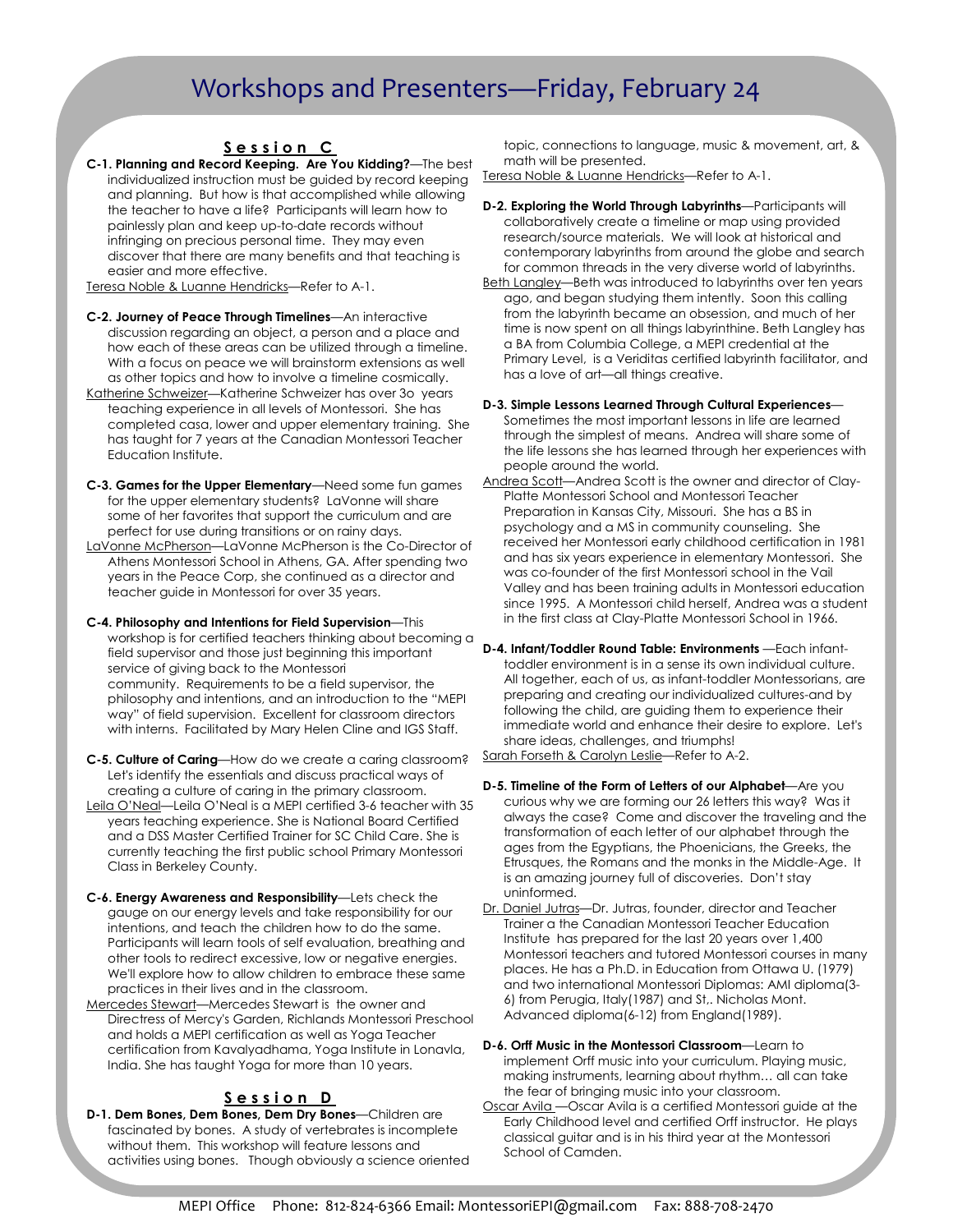## Workshops & Presenters—Saturday, February 25

#### Session E

- Montessori classrooms, we strive for peacefulness, yet sometimes it doesn't come easily. This workshop is designed to discuss how positive behavior support (PBS) can be integrated and implemented to help with these challenges. We will focus on Toddler and Early Childhood behavioral challenges.
- Shanon Flowers—Shanon is certified at the Early Childhood level and a teacher educator with the AMS Kansas City Center for Montessori Education. She is the director of Sunshine Acres Montessori School in Lawrence, KS and co-owner of Young Artists Ink, and consultant for the CSEFEL Model in school wide implementation.

#### E-2. Simple Lessons Learned Through Cultural Experiences— Refer to D-3.

Andrea Scott—Refer to D-3.

- E-3. You Know More Science Than You Think—This motivational workshop encourages staff to conduct hands on science experiments using simple and inexpensive materials. Spruce up your science area and learn to use open ended questions and the six basic process skills as a guide for teaching and motivating your students.
- Andrea Alexander—Author of The Frugal Scientist, Andrea Alexander is a masters level organic chemist and owner of Fun Science, Inc.
- E-4. Exploring Books Using Brown Paper Bag Project—"Brown Bag Project" encourages students to read and recommend books to peers through their presentations. It's a fun way to spark creativity and bolster public speaking skills.
- Brenda Coleman—Brenda is a Lower Elementary classroom director at the Montessori School of Camden and holds a BA in Public Affairs from Columbia College and an MA in Education from University of Phoenix. She has elementary certification from MEPI and is an Orton-Gillingham tutor.
- E-5. The Universal Appeal of Montessori—What is Montessori really like in other parts of the world? How does culture influence the way a classroom looks and feels? Come find out about Montessori in Russia, South Africa, Mexico, South Korea and China, with a focus on Russia, where Mary Ellen Maunz has been teaching every summer for nine years.
- Mary Ellen Maunz—Mary Ellen has 40 years of experience in Montessori, as an early childhood and elementary teacher, administrator and teacher educator. She holds a B.S. in Child Development, M.Ed. in Integrative Education, and Montessori credentials for 3-6 (AMI) and 6-12 (PAMS). She is founder and Program Director of Age of Montessori, an online and in-person early childhood course, and trains every year in St. Petersburg, Russia.
- E-6. The Art of Storytelling—Larry will share myths about storytelling and how to find ideas to develop a story line building a strong story with a beginning, middle, and end! He will warn us of pitfalls and how they may occur. He will cover the use of music and sound effects in storytelling and explain the types of stories and present several to us, too! Everyone has a story, so come learn how to share yours at this bound to be fun and interesting workshop!
- Larry A. Groves —Larry is a "musician/storyteller from East Tennessee way" who employs drums and a flute in many of his stories.

### Session F

E-1. Be Peace: Full Implementation of the Pyramid Model—In our F-1. Be Peace: Full Implementation of the Pyramid Model—Refer to  $F-1$ .

Shanon Flowers —Refer to E-1.

- F-2. Create Peace and Honor Culture: Peacemaking Circles— Based on ancient practices of aboriginal peoples, the peacemaking circle creates an intentional space for purposeful processing based on the specific needs of the community. Participants will learn the structural elements, sequence, and applications of the Peacemaking Circle.
- \* This workshop will be limited to the first 20 participants. If you are selected you will receive a "ticket" to enter.
- Claire J. Salkwski—Claire is an educator, professional mediator, Circle facilitator, and conflict coach with over 35 years experience in education--toddlers through graduate students. She is a well known teacher trainer and has written and developed curriculum in peace education, conflict resolution and peer mediation.
- F-3. Early Childhood Round Table: Classroom Management— Round table discussions are a valuable opportunity for all to share their challenges and concerns with colleagues who may have had similar situations and can offer support and ideas. Early Childhood guides and assistants are welcome! Jen Fuller-Refer to B-2.
- F-4. Montessori and the Regulatory Environment—This roundtable discussion addresses the challenges faced by administrators as they attempt to practice authentic Montessori in a regulatory environment designed for traditional institutions.
- John Moncure—Dr. Moncure is Headmaster of the Montessori School of Camden (SC) and president of the Board of MEPI. A retired Army colonel, he is the author of numerous articles on topics of Montessori administration and holds a PhD from Cornell University.
- F-5. Culture and Creativity in the Montessori Classroom—This lively and interactive workshop provides many creative and innovative means of introducing culture to Montessori students. Be prepared to travel the globe through the arts.
- Melody Mosby & Heather Mosby—Melody and Heather coteach in the Montessori School of Athens, GA With Heather's background in ethnicity and sociology and Melody's lifetime experience as a Montessori educator and teacher trainer, together they have developed innovative lessons and extensions merging world culture and the creative arts for the young child and the adolescent.
- F-6. The Year Through the Medicine Wheel—Maggie will share her experience using Sun Bear's Medicine Wheel in the cosmic curriculum. Rocks, minerals, biomes, poetry researches and art can be integrated within this Native American concept.
- Maggie Hunter—Maggie has been a 6-9 class directress for 20 years, performs with blue grass and folk groups, and has hosted a folk radio show on WUGA, an NPR station, for almost as long.

### <u>Session G</u>

G-1. Around the World in 180 Days: Part 1—Cheryl will lead participants in a tour of the world demonstrating her cultural program that emphasizes the culture of of several countries from each continent highlighting music, food, clothing, art, dance, and literature. A wealth of ideas and handouts to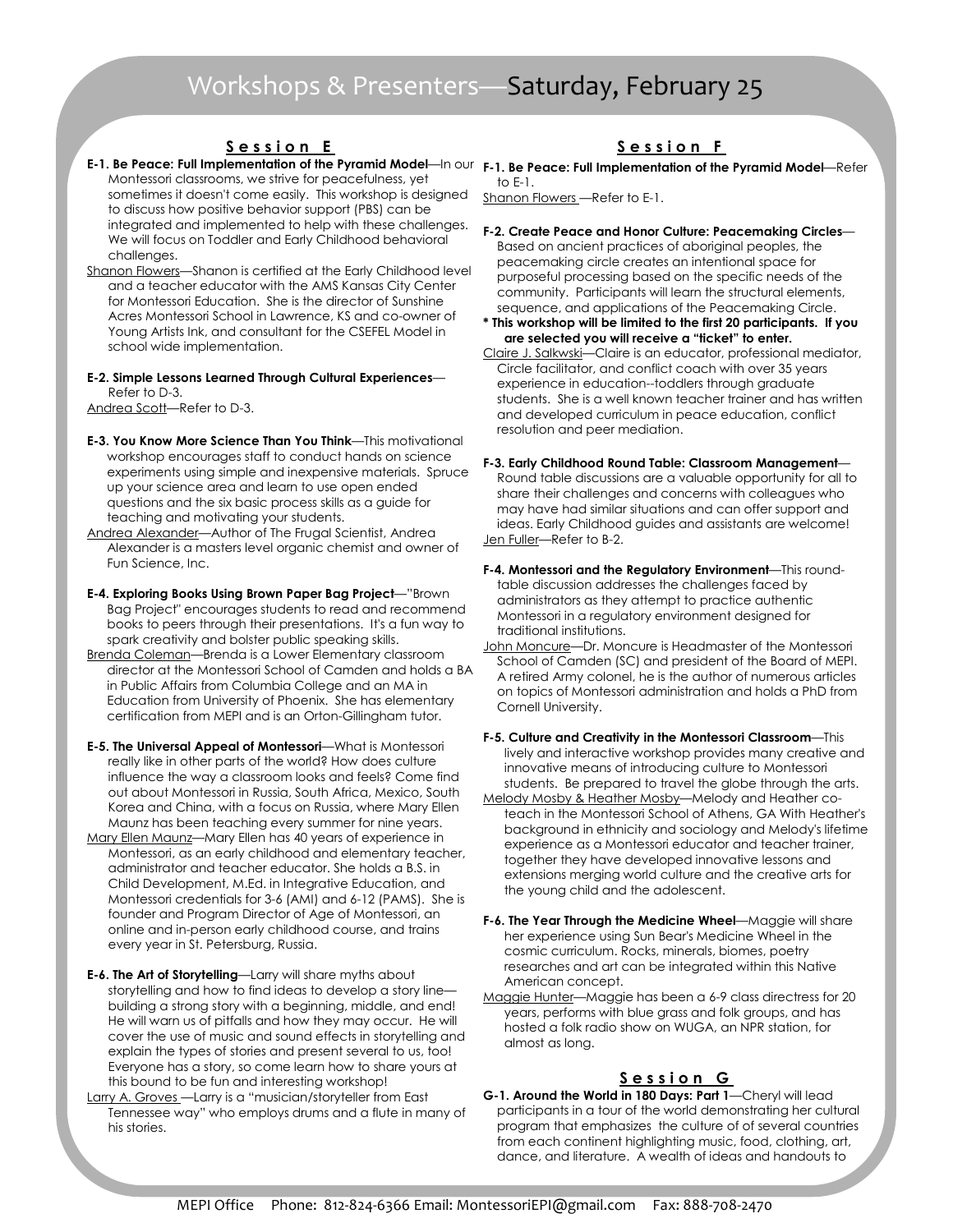# Workshops & Presenters—Saturday, February 25

- take back to the classroom for immediate use will be shared. **H-3. A Mindful Approach to Leading with Passion**—Creating Cheryl Spencer—Cheryl is an AMS certified Montessori teacher with 38 years of experience. She loves to read and learn about other cultures and share her experiences with the children in her school and the adult students she trains.
- G-2. Establishing Responsible Habits Early: The Financial Project-This workshop presents a fun and interesting way to foster financial awareness in the adolescent. Be prepared to take away knowledge applicable to today's economic issues.
- Sharon Vincent—Sharon Vincent is a MEPI certified Adolescent guide at Laurens Middle School. She loves math and has been hooked on Montessori since taking a philosophy course with Sister Anthonita Porta.
- G-3. Original Lessons for Your IT Classroom on a Budget —We'll share a variety of creative lessons for the IT environment that are effective and economical. Practical Life, Sensorial and Art with be the focus of these lessons.
- Christina Muehlbauer & Meredith Hines—Both Christina and Meredith work at the Montessori School of Camden. Meredith is the Toddler and Extended Day Director and certified at the IT and the EC level. Christina is the Infant Director and is enrolled in the IGS Infant Toddler Program.
- G-4. Elementary Round Table: Challenges—Round table discussions are a valuable opportunity for guides to share their challenges and concerns with colleagues who may have had similar situations and can offer support and ideas. Elementary guides and assistants are welcome! LaVonne McPherson-Refer to C-3.
- G-5. The Magic of the First Day of School—The first day of school can be traumatic for a young child and chaotic for an inexperienced Montessori guide. How may you set the tone for the year ahead so the children enter your classroom with a sense of wonder and joyful anticipation. Participants will gain hands-on insight into making the first day the start of a magical journey.
- Jayanthi Rajagopalan—Jayanthi is a teacher-trainer, a Montessori guide at the early childhood level and the owner Dutras & J Rajagopalan—Refer to D-5 & G-5 respectively. of two Montessori schools in Toronto, Canada. She has presented at IMC conferences and conducts seminars for parents.
- G-6. Breath the Bridge to a Peaceful Classroom—Learn the foundations of Pranayama (breathing exercises) and how it is the key to balance in one's personal life and in the classroom.
- Mercedes Stewart-Refer to C-6.

#### Session H

H-1. Around the World in 180 Days: Part 2—Refer to G-1. Cheryl Spencer—Refer to G-1.

- H-2. Dirt and Worms We'll review the anatomy and life cycle of worms, and we'll discuss how they contribute to our earth! We'll also create a mini environment that demonstrates the "niche" of "work" of worms. Work of producers and consumers will also be addressed.
- Antoinette Ursits—Antoinette Ursits has held a variety of positions in the Montessori community since 1991. She's experienced in the Early Childhood and Elementary levels as well as in teacher training. She loves sharing activities and lessons with other Montessori professionals at conferences.
- peaceful student communities is the center of Montessori leaders. Yet, we can be hesitant to address the art of navigating successful adult relationships. This workshop will explore some inbuilt tensions of school life and offer solutions relating to team building, leading through coaching, and overcoming conflict evasion. Join us for this interactive, honest, and productive discussion about the importance of leading with passion in mind and how to strategize ways to better help faculty and staff experience a world of peace as they move about their day.
- Tequila E. Howard —Tequila E. Howard, Ed.D, is an author, teacher, teacher educator, consultant, program director, and Montessori researcher for the past 17 years. Her most recent publication is entitled, "The Silent Voice: What my Staff Isn't Telling Me?" A Board member of the Phi Delta Kappa educational organization, she is the Founder and Leading Director of Omo Ile Montessori.
- H-4. FS Protocol, Communications, Evaluation and Ethics —For current and prospective field supervisors, this class will provide details of the processes and protocols involved in being a successful field supervisor. From introductory calls or notes to communicating with the head of school, the importance of communication skills and ethics is essential to building a good relationship and a strong future for the next generation of Montessori guides. Facilitated by Mary Helen Cline and IGS Staff.
- H-5. Creativity in Performance —Learn drama and improv exercises for the classroom. Learn to build self esteem and maximize creativity in the expressive artist. Warren McPherson-Refer to B-6.
- H-6. International Folkdances for Children-Bring your "dancing shoes" and join us to learn some folk dances for children originated from many countries around the world that you can model to the children of your classroom. A CD containing a dozen of folk dances will be available (\$5.00). Come for the pleasure of "putting our feet in the shoes of children" and for the enjoyment of learning.

### Sunday Bonus, Feb 26

- BG-1. Gullah is more than storytelling—come have a taste of the rich Gullah culture. All are welcome.
- Veroncia Gerald Veronica is a descendant of African slaves brought to the Brookgreen and Longwood rice plantations in Georgetown County, S.C. Her story begins with her African great grandmother Bina who, according to family lore, was kidnapped from her yard and brought to Brookgreen Plantation. Veronica's life's work has focused on the Gullah culture. She is considered a foremost scholar on Gullah history, culture and the South Carolina Low Country. Most recently, she was appointed by the Department of Interior to the Gullah Geechee Heritage Corridor Commission. Her lectures and performances present a unique blend of scholarship, Gullah stories and personal experiences. She also stars in the onewoman show Brookgreen People and is completing her forthcoming book, Healing Pots.
- BG-2. Mentoring with Grace-This workshop for teacher trainers, field supervisors, and supervising directors will review the differences between evaluation and field supervision, help you with ideas of what to do when problems arise, and emphasize the building nature of field supervision. Facilitated by Mary Helen Cline and IGS Staff.